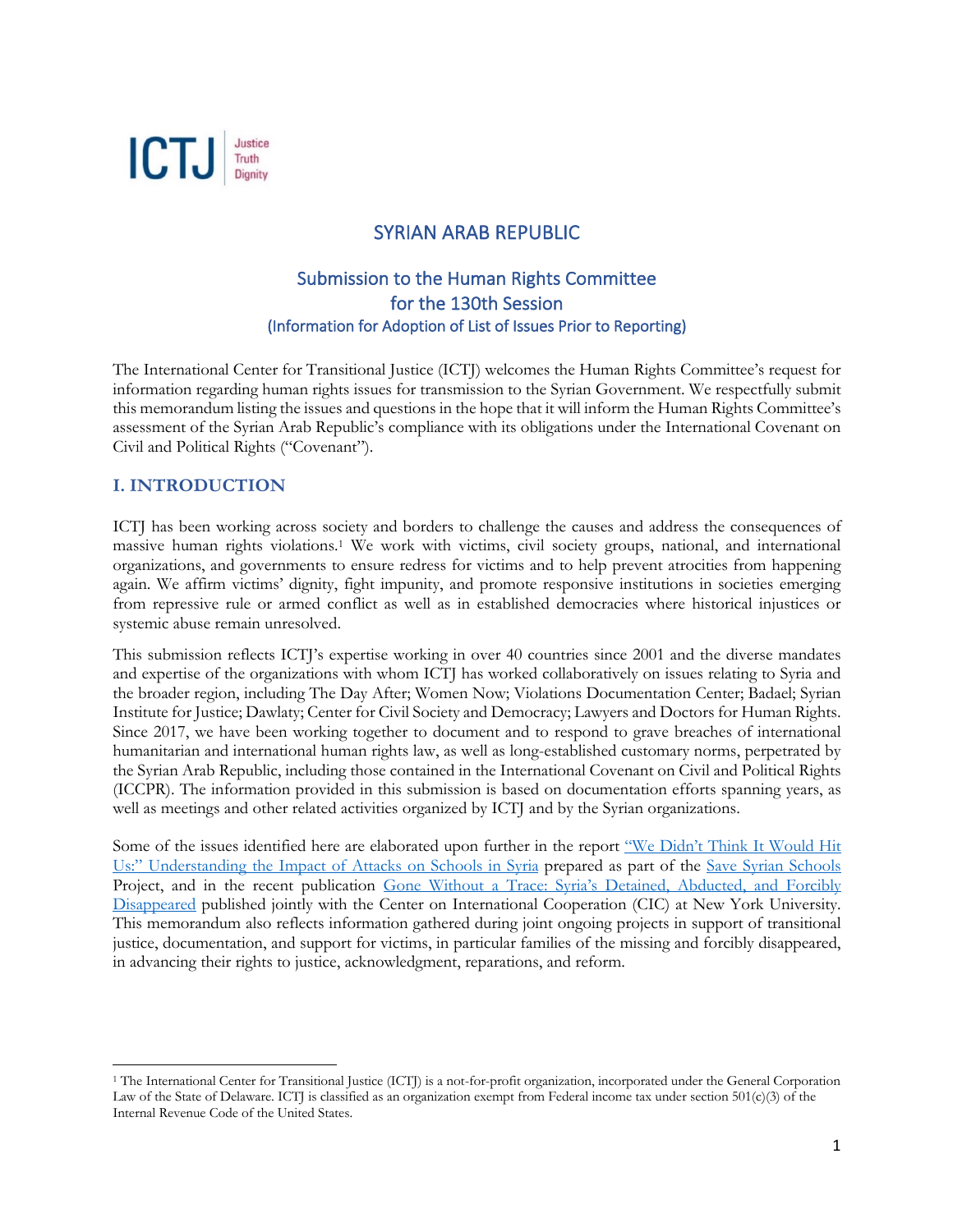## **II. OVERVIEW OF THE LEGAL FRAMEWORK**

The Syrian Arabic Republic acceded to the Covenant on April 21, 1969.2 The rights referred to in the International Covenant on Civil and Political Rights are guaranteed in the Syrian Constitution, including most pertinently articles 19 ("respect for the principles of social justice, freedom, equality and maintenance of human dignity of every individual"), 20 ("take care of young children and youth and provide the suitable conditions for the development of their talents"), 29 ("Education shall be a right guaranteed by the state"), 34 ("right to participate in the political, economic, social and cultural life"), 42 ("Every citizen shall have the right to freely and openly express his views whether in writing or orally or by all other means of expression."), 44 ("Citizens shall have the right to assemble, peacefully demonstrate "), 51 ("Every defendant shall be presumed innocent until convicted by a final court ruling in a fair trial"), and 53 ("No one may be tortured or treated in a humiliating manner").<sup>3</sup>

The State Party is also a party to the Convention Against Torture and Other Cruel, Inhuman and Degrading Treatment or Punishment (CAT) and has signed and ratified the Convention on the Rights of the Child and the Optional Protocol on the Rights of the Child on the involvement of children in armed conflict.

Although the rights under the Covenant should be enforceable in accordance with the provisions of the 2012 Constitution, the Syrian government has failed to implement the Covenant in both law and practice. UN treaty bodies,<sup>4</sup> the Independent International Commission of Inquiry on the Syrian Arab Republic (COI), and numerous civil society organizations have reported upon, documented, and expressed concerns about Syria's failure to meet its obligations under the ICCPR.

Among many others, in June 2012, based on documented reports, the Committee against Torture for instance expressed its grave concern about "the habitual [and deliberate] use of torture and cruel and inhuman treatment as a tool…to instill fear and to intimidate and terrorize civilian population." These reports included among the violations: the "widespread use of torture and cruel and inhuman treatment of detainees, individuals suspected of having participated in demonstrations, journalists, web bloggers, defectors of security forces, persons wounded or injured, women and children "sexual violence committed by public officers, including against male detainees and children; "extensive gross violations of children's rights committed by the Syrian authorities, including the torture and ill-treatment of children, the killing of children during demonstrations and their arbitrary detention."5

Likewise, the Committee on the Rights of the Child expressed its deep concern in March 2019 "about the impact that the armed conflict has on the right to life, survival and development of children" in Syria and about the "extensive and consistent reports of cases of torture and other cruel, inhuman or degrading treatment or punishment of children detained by government forces and non-State armed groups."6

ICTJ and its partners have identified numerous acts and omissions on the part of the State Party which together constitute a failure to fulfill its commitment under the Covenant to respect the civil and political rights of individuals, including the right to life, freedom of speech, freedom of assembly, freedom from torture and other ill treatment, and the rights to liberty and security of person, due process and a fair trial, and the right of the child to measures of protection by the State.

<sup>2</sup> It has also ratified the Geneva Conventions (I-IV) of 12 August 1949, as well as Additional Protocol I relating to the Protection of Victims of International Armed Conflicts. See United Nations Treaty Collection, Status of Treaties, https://treaties.un.org/Pages/ViewDetails.aspx?chapter=4&clang=\_en&mtdsg\_no=IV-4&src=IND

<sup>3</sup> Syrian Arab Republic's Constitution of 2012.

<sup>4</sup> See, e.g., Committee on the Rights of the Child, Concluding Observations on the fifth periodic report of the Syrian Arab Republic, CRC/C/SYR/CO/5 (March 6, 2019).

<sup>&</sup>lt;sup>5</sup> Concluding observations of the Committee against Torture, CAT/C/SYR/CO/1/Add.2 (June 29, 2012).

<sup>6</sup> Committee on the Rights of the Child, Concluding Observations on the fifth periodic report of the Syrian Arab Republic, CRC/C/SYR/CO/5 (March 6, 2019).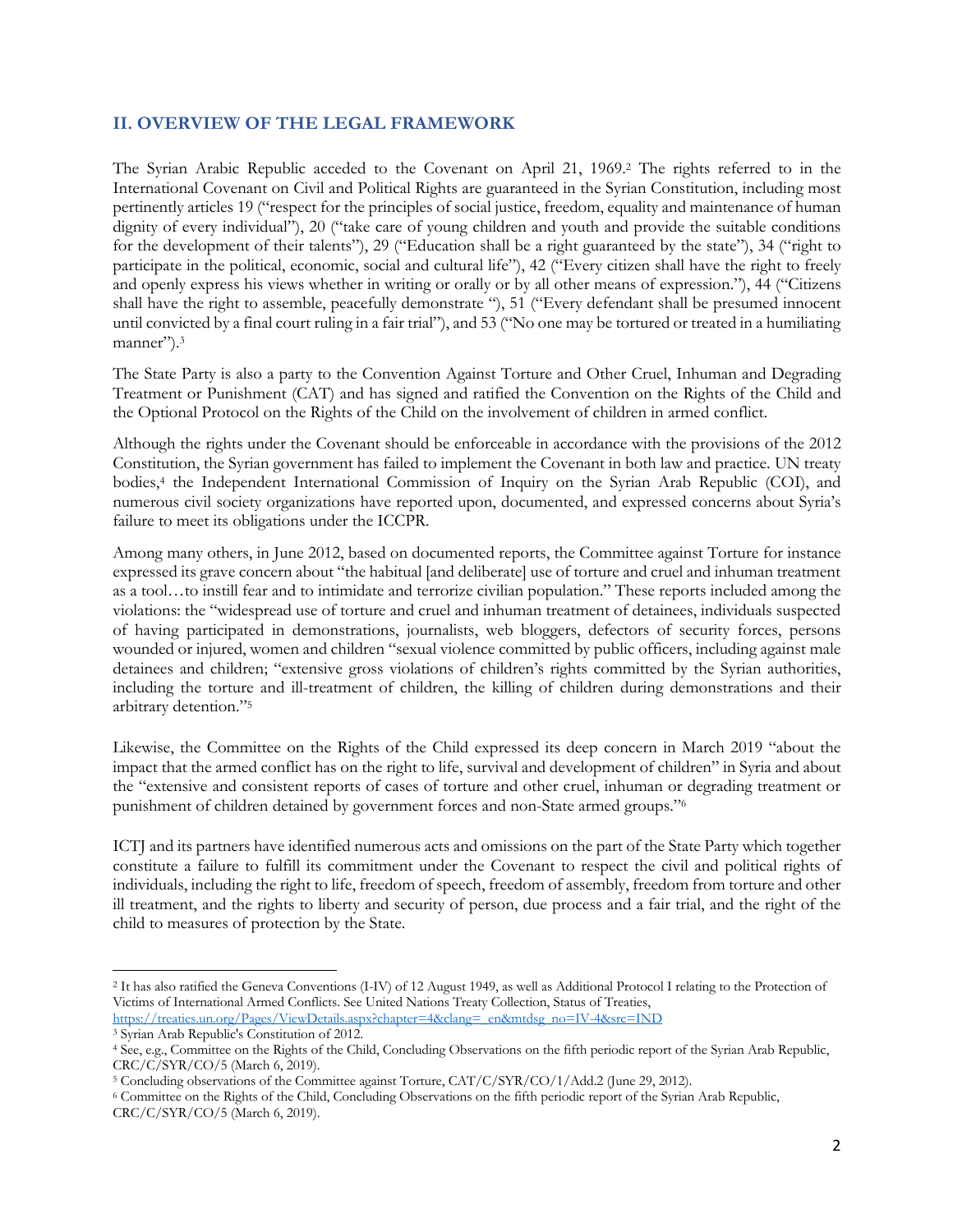## **III. THE SYRIAN ARAB REPUPLIC HAS FAILED TO MEET ITS OBLIGATIONS UNDER THE INTERNATIONAL COVENANT ON CIVIL AND POLITICAL RIGHTS**

## **Relevant ICCPR Articles**

Articles 6, 7, 9, 10, 14, 18, 19, 21 and 24

## **A. Right to Life (Article 6)**

#### **Indiscriminate and disproportionate attacks on schools**

During over nine years of war, the Syrian Arab Republic has repeatedly violated the limitations and prohibitions imposed on the conduct of war to protect life and dignity, especially when civilians are at risk of being harmed, in violation of article 6 of the Covenant. These violations have taken many forms, including intentionally targeting civilians, conducting attacks without distinguishing between civilians and combatants, and causing civilian harm disproportionate to an anticipated military gain and through the deployment and use of weapons and methods of warfare, including sieges, that constitute a violation of the right to life.

For instance, the Syrian government and its affiliated militias have committed widespread violations of IHL and international human rights law, including of the right to life, by targeting without distinction between military objectives and civilians or civilian objects. As documented in our 2018 report, although the total figure is not precisely known, we were able to document 1,292 schools attacked during the period 2011-2017. Since that time, the number has increased significantly. From January to the end of June 2019 alone, the UN verified 74 attacks on schools.7

Schools, by virtue of the function they serve in society, are by nature civilian objects and have been singled out for special mention in international law. This includes the Rome Statute, which defines as a crime, in both international and internal armed conflicts, intentionally directing attacks against "buildings dedicated to...education," provided they are not military objectives. Children, too, are entitled to special respect and protection given their special status as persons not only under article 24 of Covenant, but also are entitled to special care and assistance under the Fourth Geneva Convention (1949) and Protocols Additional I (1977) and the Convention on the Rights of the Child (1989), all of which Syria ratified.

As our 2018 report documents, there is little doubt that the school attacks are part of a disproportionate military campaign that was excessive in relation to the anticipated military objectives and likely to cause collateral harm or incidental loss of life or injury to civilians. Weapons, such as cluster munitions and incendiary bombs, have been used in areas of Syria where schools were located and operating, despite being banned by much of the world.

In addition, the Syrian government and its allies made extensive use of barrel bombs which are considered indiscriminate by nature because of the magnitude of suffering they are likely to inflict. As recently reported by the Syrian Network for Human Rights (SNHR), Syrian forces have deployed at least 81,916 barrel bombs between July 2012 and March 2020.8 These strikes include 140 school attacks in which barrel bombs were recorded as having been used, including 73 that occurred after Security Council Resolution 2139 (2014), which demanded that the combatants cease attacks against civilians and identified barrel bombs as being by nature indiscriminate and prone "to cause superfluous injury or unnecessary suffering."

These attacks have caused countless deaths and injuries of students, teachers, and staff. Although it is impossible to know the exact number, the overall numbers of casualties in Syria reveal the full extent of Syria's

<sup>7</sup> UNICEF, Syria Crisis Fast Facts (August 2019), https://www.unicef.org/mena/reports/syria-crisis-fast-

facts#:~:text=%E2%80%BAFrom%20January%20to%20end%20June,has%20been%20damaged%20or%20destroyed <sup>8</sup> SNHR, On the Ninth Anniversary of the Popular Uprising (March 15, 2020), http://sn4hr.org/wpcontent/pdf/english/On\_the\_ninth\_anniversary\_of\_the\_popular\_movement\_documenting\_the\_killing\_of\_226247\_civilians\_en.pdf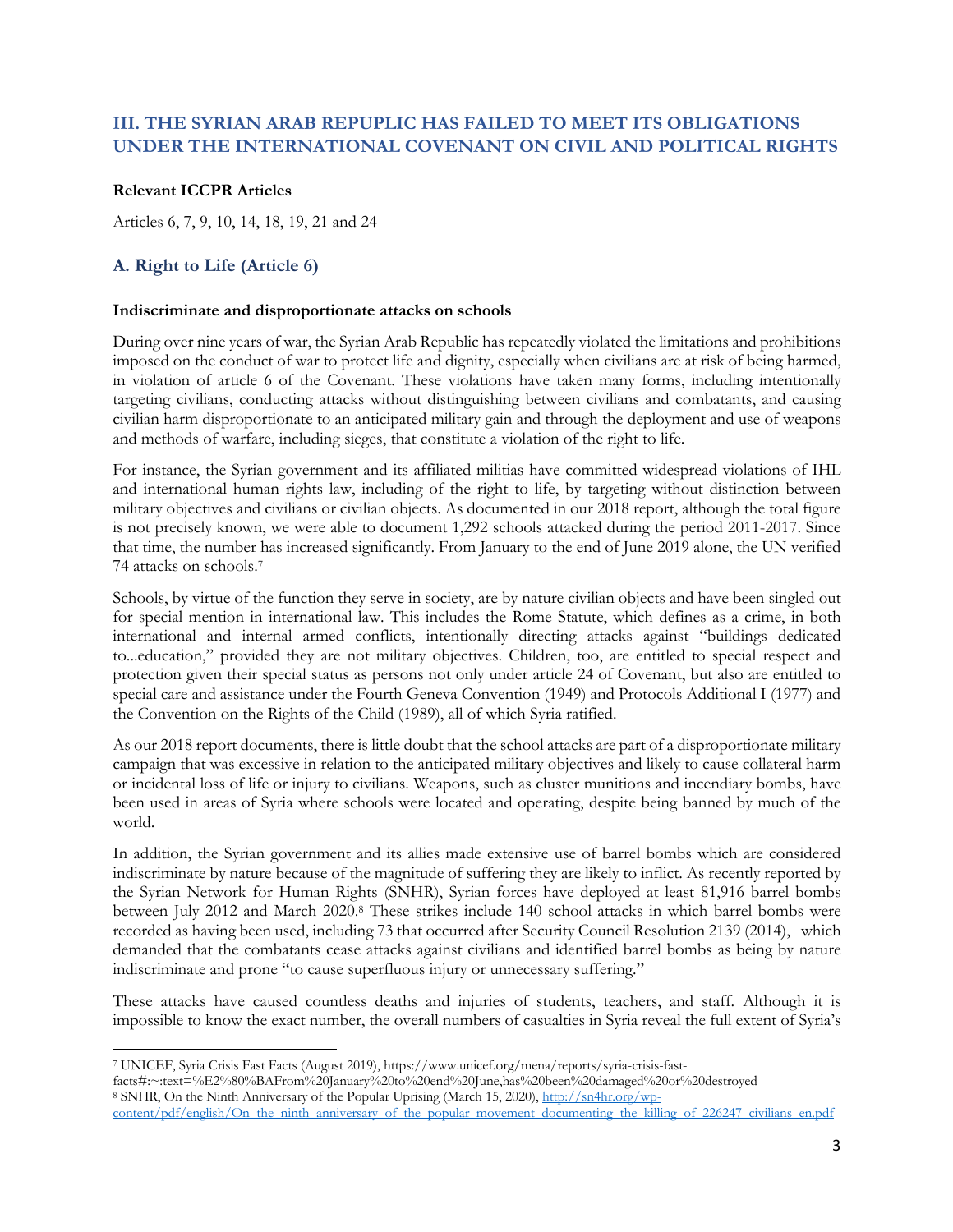failure to meet its obligation to respect the inherent right of every human being to life and to ensure that no one is arbitrarily deprived of his or her life. Recent reports estimate that 226,247 civilians, including 29,257 children and 16,021 women have been killed since the beginning of the conflict.<sup>9</sup>

## **Extrajudicial, Summary and Arbitrary Executions**

Article 6 of the ICCPR permits the use of the death penalty in limited circumstances, "only for the most serious crimes" and pursuant to a final judgment following a fair trial by a competent court.

The death penalty has been and continues to be applied in Syria without due process or respect for fundamental standards of fair trial before a competent, independent, and impartial court. According to Amnesty International, between September 2011 and December 2015, the Syrian government carried out weekly mass hangings, sometimes of as many as 50 people at a time, in the Saydnaya prison facility near Damascus.<sup>10</sup> In total, it is estimated extrajudicial executions at Saydnaya numbered between 5,000 and 13,000 in five years.

The prison, which is run by the Military Police of the Department of Defense, is responsible for carrying out execution orders of the field military courts approved by the minister of defense and the president. Additionally, the Syrian government forces and its allies have carried out many extrajudicial and summary killings of surrendered fighters and escaping civilians who were believed to be supporters of opposition fighters.

As discussed in our report Gone Without a Trace, it appears that in many instances the death penalty is not being imposed consistent with the Article 6's requirement that that this form of punishment must be limited to the most serious crimes. Instead, political detainees may be facing death for political crimes and other vaguely defined offenses under the Penal Code.

The Human Rights Committee should pose the following questions to the government of Syria in regard to the right to life—

- What steps is the State Party taking to ensure that all military operations are conducted in a way that do not violate international legal prohibitions on disproportionate attacks and indiscriminate attacks?
- What steps is the State Party taking to ensure that all branches and agencies of the state security apparatus are trained in International Human Rights Law and International Humanitarian Law and that they act accordingly?
- What steps are being taken to ensure the harm inflicted (intentional or not) on civilians and civilian targets such as schools is minimized and is in line with the principles of international law?
- What is the State Party's plan to immediately cease the use of all banned weapons, such as cluster munitions and incendiary bombs, or the use of those weapons whose very nature renders them unlawful due to the inability to control the scope of the harm (such as barrel bombs)?
- How does the State Party plan to remedy the violations of the rights to life, liberty, education, and other rights of children whose schools were attacked, who were killed or injured in such attacks, or whose schools were destroyed, thus limiting their opportunities for education?
- What are the State Party's plans for releasing the many thousands of detainees being held unlawfully, incommunicado, in clandestine detention sites or on fabricated charges?
- In light of the global coronavirus pandemic, what is the State Party doing to accelerate plans for the release of detainees, as a way to cease any ongoing violations and prevent any further violations of the right to life?
- What is the State Party doing to ensure that the conditions in lawful prison and detention sites are immediately and vastly improved so as to protect the right to life and health of the detainees inside?

<sup>9</sup> Ibid.

<sup>10</sup> Amnesty International, Human Slaughterhouse: Mass Hangings and Extermination at Saydnaya Prison, Syria, 6 (2017).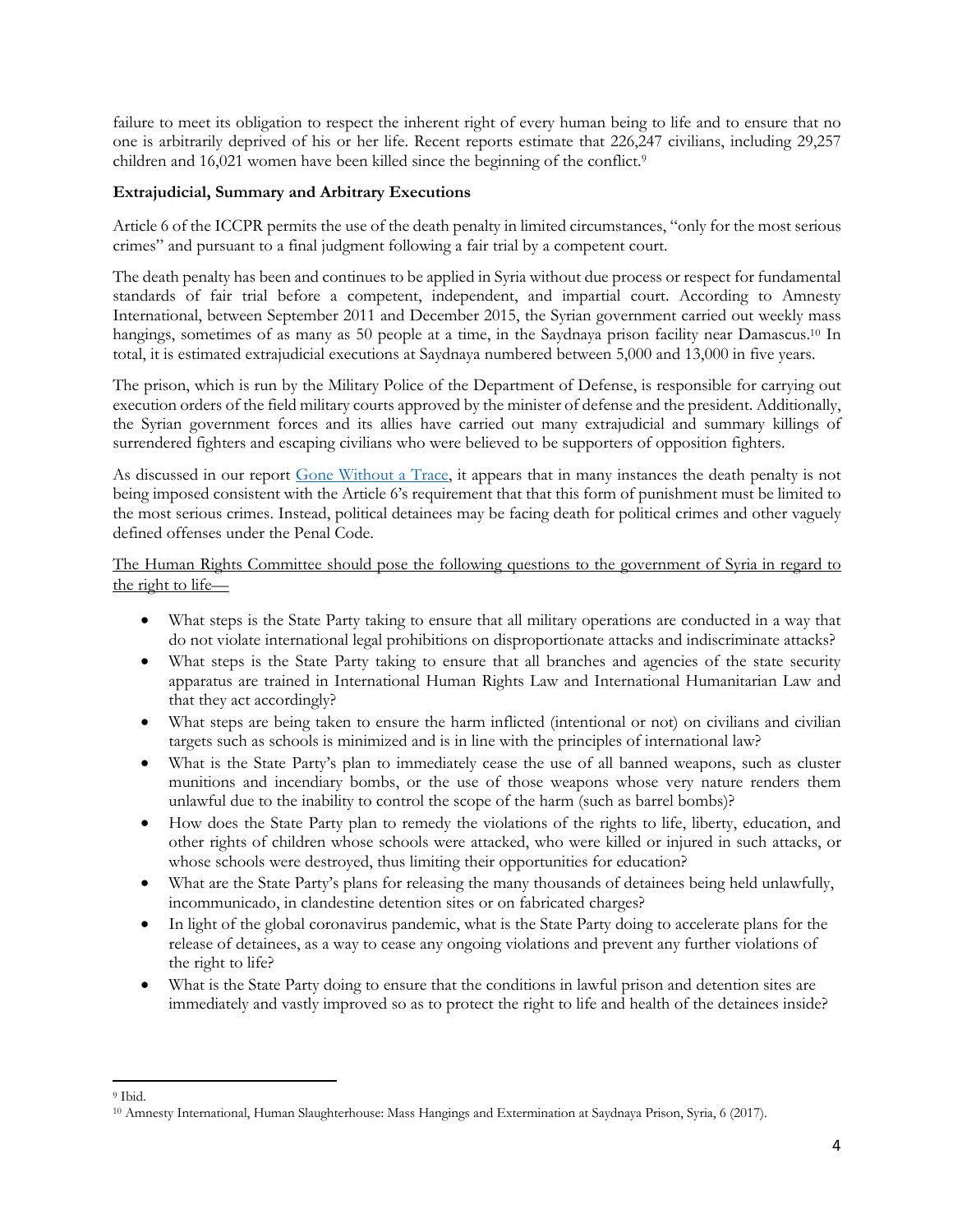• What is the State Party doing to ensure that the practice of summary execution of detainees and any other practices of enforcing the death penalty without due process or a truly fair trial immediately cease?

# **B. Arbitrary arrests and incommunicado detentions (Article 9) and fair and public hearing by a competent, independent and impartial tribunal established by law (Article 14)**

In its 2005 Concluding Observations, the Committee recommended that the Syrian Arab Republic "take firm measures to stop the use of incommunicado detention."11

That has not occurred. During the past nine years of conflict, Syrian government forces and affiliated militias have arbitrarily or unlawfully detained approximately 100,000 individuals in official and makeshift detention centers without due process, access to legal representation, or contact with their families. These detentions are part of a widespread and systematic policy of rounding up civilians, "dissidents, as well as those perceived to be sympathetic to armed groups."

Formally, Syria's 2012 Constitution and Code of Criminal Procedure establish fundamental due process and fair trial guarantees and protections against unjustified arrest, cruel treatment, torture, and false imprisonment. Under the Constitution, for instance, no one may be investigated or arrested except by the order or decision of a judge. Defendants "must be informed of the reasons" for their arrest, they are entitled to legal aid if they cannot afford their own counsel, and they are presumed innocent until convicted by a court after a fair trial.

In practice, however, for those deprived of their liberty in Syria, any existing guarantees within the nation's constitutional and legal framework to ensure that those accused of a crime can exercise their rights consistent with international human rights law have been eviscerated by the issuance of decrees and the passage of laws establishing extraordinary courts, such as the counter-terrorism court (CTC), and anti-terrorism or emergency measures. Although much of this happens behind a facade of legality, the Syrian system works at every level in contravention of fundamental principles of human rights law designed to protect individuals from unlawful and arbitrary deprivation of liberty, as spelled out in the Covenant.

As described in detail in our report Gone Without a Trace: Syria's Detained, Abducted, and Forcibly Disappeared, the CTC, military field courts, and military courts are exempted from following the same fundamental procedures as Syria's ordinary courts. Consequently, they operate outside of the Syrian Code of Criminal Procedure and do not respect the basic rights guaranteed to suspects and defendants, including the imperative for a public trial, the right to an attorney, and the ban on incommunicado detention. In the field military courts, for instance, trials usually last a few minutes, with the judge reading out the charges and asking the accused persons if they are guilty and their answering "yes" or "no." Although it is widely known that many confessions were made under torture, judges still follow the sentence recommended by the intelligence director, in contravention of human rights standards. Those convicted of crimes are often held after serving their sentence.

As such, detainees are not given the opportunity to challenge the legal basis of their detention, nor are they provided the assistance of counsel or the right to appeal, as Articles 9 and 14 require. This subversion of due process and rule of law norms afflicts the entire system, at each stage of the process (pre-trial, trial, and posttrial). Limitations on pre-trial detention are ignored, as is the right to appeal.

As a result, tens of thousands of Syrians are languishing today in detention, often held incommunicado, under inhumane living conditions, many for exercising their political and civil rights guaranteed under the Covenant. They face unspeakable torture and risk execution. These detention centers are already known to be breeding grounds for illnesses as detainees are physically broken down by repeated use of torture and deprivation of food.

<sup>11</sup> Concluding Observations of the Human Rights Committee, CCPR/CO/84/SYR (August 9, 2005)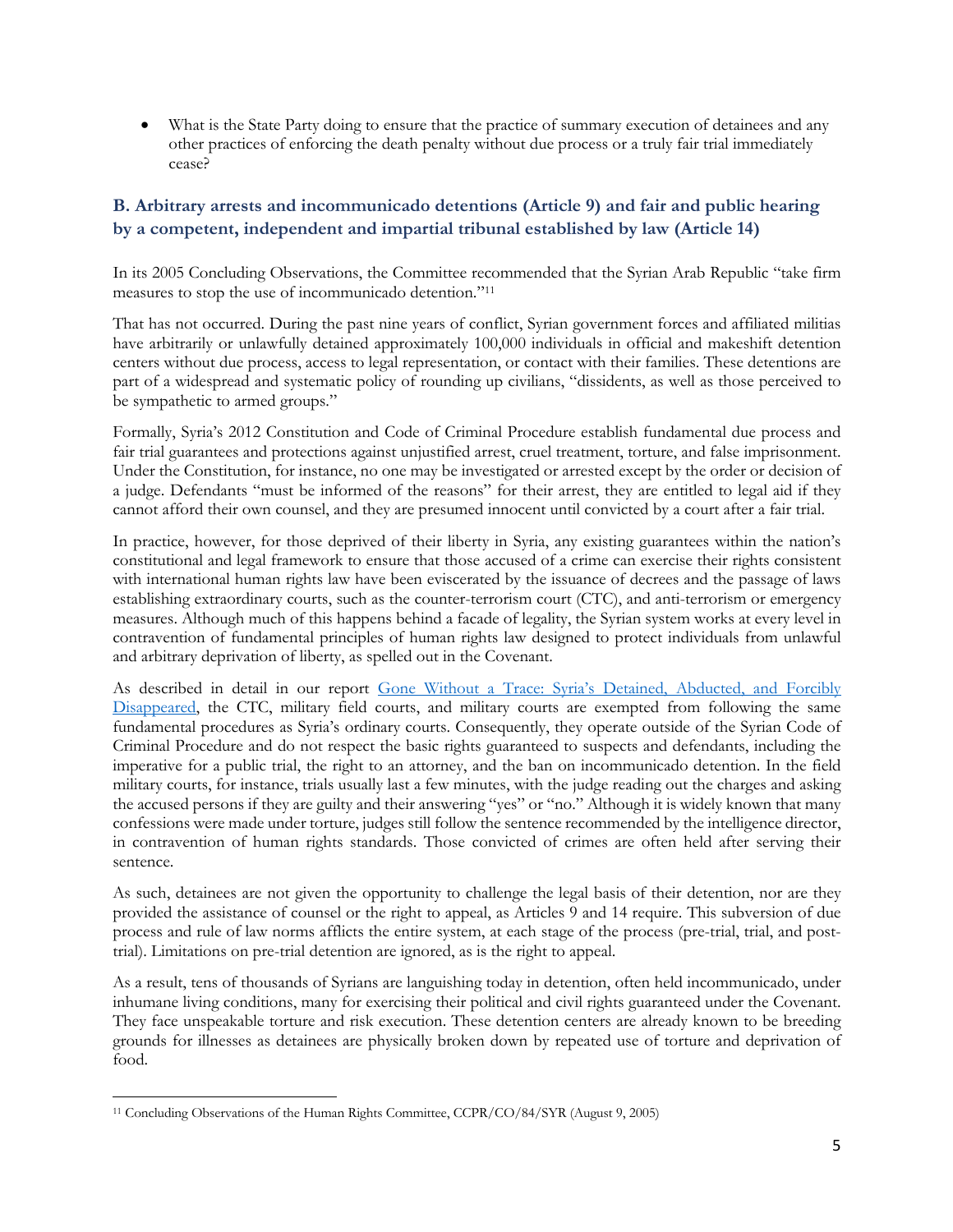Furthermore, as the COVID-19 crisis in Syria transforms into an uncontrollable outbreak due to the regime's negligence, secrecy and mismanagement of the situation, conditions for Syria's detainees becomes even more dire. While the official number of COVID-19 cases as of August 4<sup>th</sup> was 847, with 463 of those cases concentrated in Damascus and its suburbs, it is likely that those numbers are far from reality12. Syria's detainees are extremely vulnerable in this situation as they are usually held in underground, overcrowded and unsanitary conditions.

At the same time, their families face the debilitating uncertainty as well as longstanding emotional, psychological, social, legal, and economic impacts.

The Syrian government must meet its obligations under the Covenant to ensure that no is subjected to arbitrary arrest or detention and that its trial standards and processes are fair, meaningful, and take place before a competent, independent and impartial tribunal.

The Human Rights Committee should pose the following questions to the government of Syria in regard to arbitrary arrest and incommunicado detention—

- How does the State Party ensure the protection of the rights of an accused and make the exercise of these rights effective?
- Are persons arrested, detained or accused of a crime provided with access to effective legal counsel and, where needed, free legal aid?
- Is there a separate defense office within the Syrian court system? If yes, what was the annual budget for the defense office during the period 2011-2019?
- What is the State Party doing to ensure that detainees' families who do not currently know the whereabouts of their family members are immediately informed of them, and in the event that the detainee has died, informed of their fate and the whereabouts of the deceased, returned any personal effects, and if still possible, given the corpse or remains?
- How is the state ensuring that families who are seeking their loved ones are not being harassed, subjected to violence or threats, or themselves arbitrarily arrested or detained during their search?

## **C. Freedom from torture and other ill treatment (Articles 7 and 10)**

Under international human rights and humanitarian law, state and nonstate parties to a conflict have an obligation to treat those in custody humanely and to protect them from violence, torture, and deprivation, as well as cruel, humiliating, or degrading treatment. In addition, all feasible measures must be taken into account for missing persons and to provide their family members with information about their fate.

Yet torture and ill-treatment of detainees, including of children who were subjected to torture and mutilation while detained, is widespread. Conditions across Syria's network of prisons and the makeshift detentions centers, whether official or unofficial and including those set up by various armed groups working with the regime and its allies, are notoriously inhumane. The health and well-being of those in detention, including women, the aged, the disabled, and possibly children, are very much at risk. As documented by the Independent International Commission of Inquiry (COI), detainees are being brutally tortured, with many dying from starvation and neglect or as a result of injuries sustained at the hands of their captors.13

Torture is a longstanding practice that began under Hafez Assad and continues under the current President Bashar Assad. For decades, the regimes have employed arbitrary detention, torture, summary executions, and enforced disappearance as tools of repression and control. Once detained, prisoners endure various forms of brutal torture and sexual and gender-based violence, while forced to subsist in inhumane conditions, in

<sup>12</sup> MEI, Syria is Facing a COVID-19 Catastrophe. August 6 2020

<sup>13</sup> Independent International Commission of Inquiry on the Syrian Arab Republic, Detention in the Syrian Arab Republic: A Way Forward (March 8, 2018).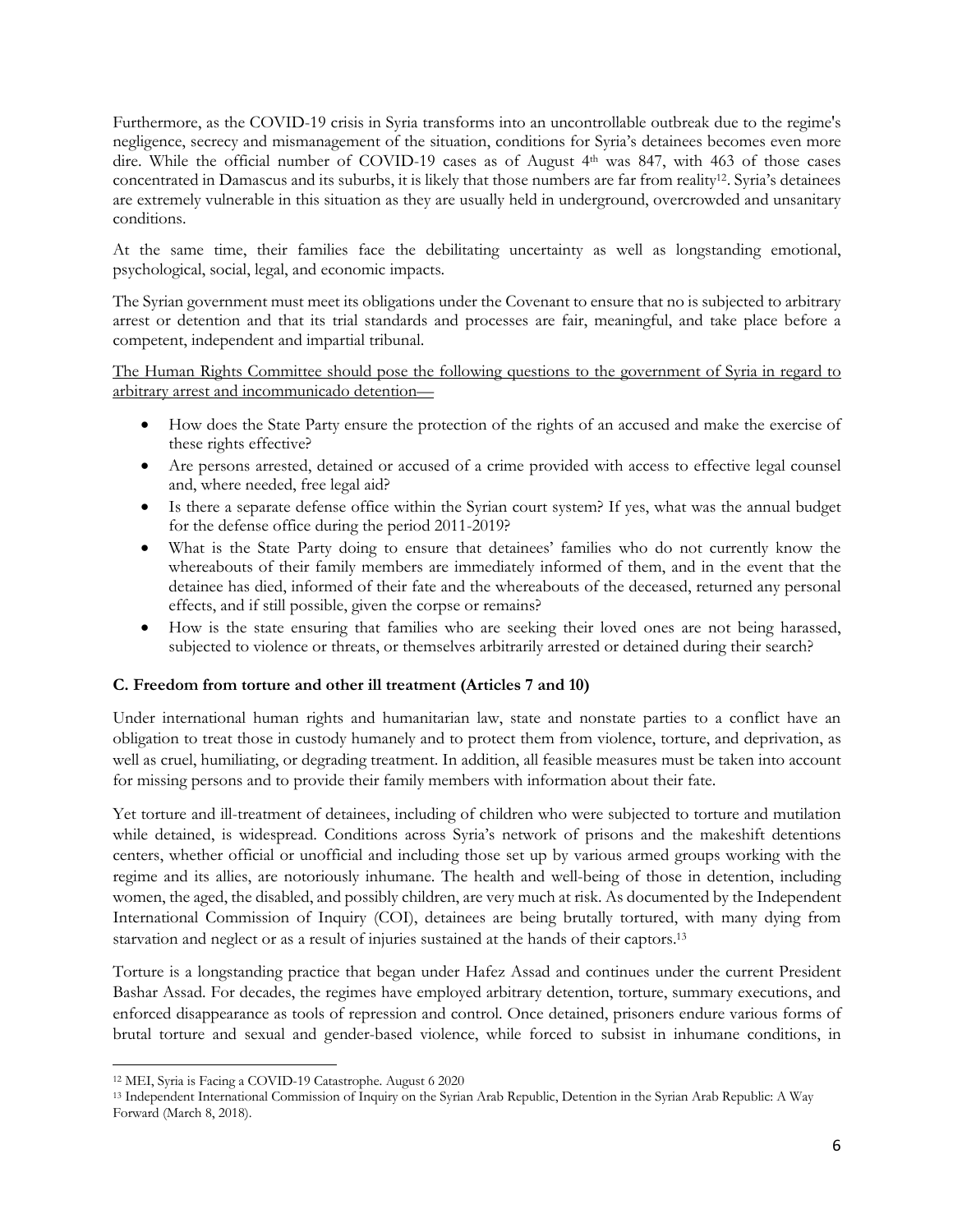contravention of minimum standards under international law for the treatment of prisoners. Detainees are also often held incommunicado and usually tortured before being tried by the appropriate jurisdictional court.14

In its 2005 Concluding Observations, the Committee recommended that the Syrian Arab Republic "eradicate all forms of torture and cruel, inhuman or degrading treatment or punishment by law enforcement officials, and ensure prompt, thorough, and impartial investigations by an independent mechanism into all allegations of torture and ill-treatment, prosecute and punish perpetrators, and provide effective remedies and rehabilitation to the victims."

Since that time, significant evidence of continuing torture and ill-treatment has been revealed. The thousands of photos from the "Caesar" report, taken by a military Syrian photographer, are but one source of proof. The evidence in the record of the case currently pending against Anwar R in Koblenz Germany for complicity in the torture of at least 4000 people between 2011 and 2012 in the General Intelligence al-Khatib Branch in Damascus is another.15

The Human Rights Committee should pose the following questions to the government of Syria in regard to torture and other ill-treatment—

- What is the State Party doing to ensure that torture, sexual violence, and all other forms of cruel, degrading and/or inhuman treatment within detention sites immediately cease?
- What safeguards does the State Party have in place to prevent torture, sexual violence, and all other forms of cruel, degrading and/or inhuman treatment within its detention facilities?
- How many investigations have been initiated into incidents of torture, sexual violence, and all other acts of cruel, degrading and/or inhuman treatment?
- What is the State Party doing to ensure that those who have committed torture, sexual violence, summary executions, arbitrary detentions, enforced disappearances, and other similar crimes against detainees are held to account in a court of law?
- Has the State Party passed legislation to revoke immunity from prosecution granted members of the security forces under Syrian Arab Republic Decree No. 61 of 1950, which gave members of intelligence agencies immunity from prosecution, and Decree No. 69 of 30 September 2008 which expanded that immunity?
- Has any member of the military, security, and intelligence services been tried for acts of torture, sexual violence or other acts of cruel, degrading and/or inhuman treatment within Syria's sites of detention?
- What is the State Party's plan to provide redress to detainees who have experienced torture, sexual violence, or other forms of cruel, degrading, or inhuman treatment while in detention or otherwise under state authority?

## **D. Right to freedom of thought, conscience and religion, right to freedom of expression and right of peaceful assembly (Articles 18, 19 and 21)**

Since before the uprising in Syria, countless prisoners have been arrested, detained and are serving sentences for nonviolent offenses related to the exercise of fundamental guarantees set out in the ICCPR, in particular freedom of thought, freedom of expression and information, and freedom of assembly and association.<sup>16</sup>

Since 2011, the human rights situation has deteriorated further, and state powers have grown increasingly arbitrary. After the government lifted the state of emergency in April 2011, following the start of the uprising,

<sup>14</sup> ICTJ, Gone Without a Trace: Syria's Detained, Abducted, and Forcibly Disappeared, 29 May 2020.

<sup>15</sup> https://www.ecchr.eu/en/case/first-criminal-trial-worldwide-on-torture-in-syria-before-a-german-court/

<sup>16</sup> ICTJ, Gone Without a Trace: Syria's Detained, Abducted, and Forcibly Disappeared, 29 May 2020.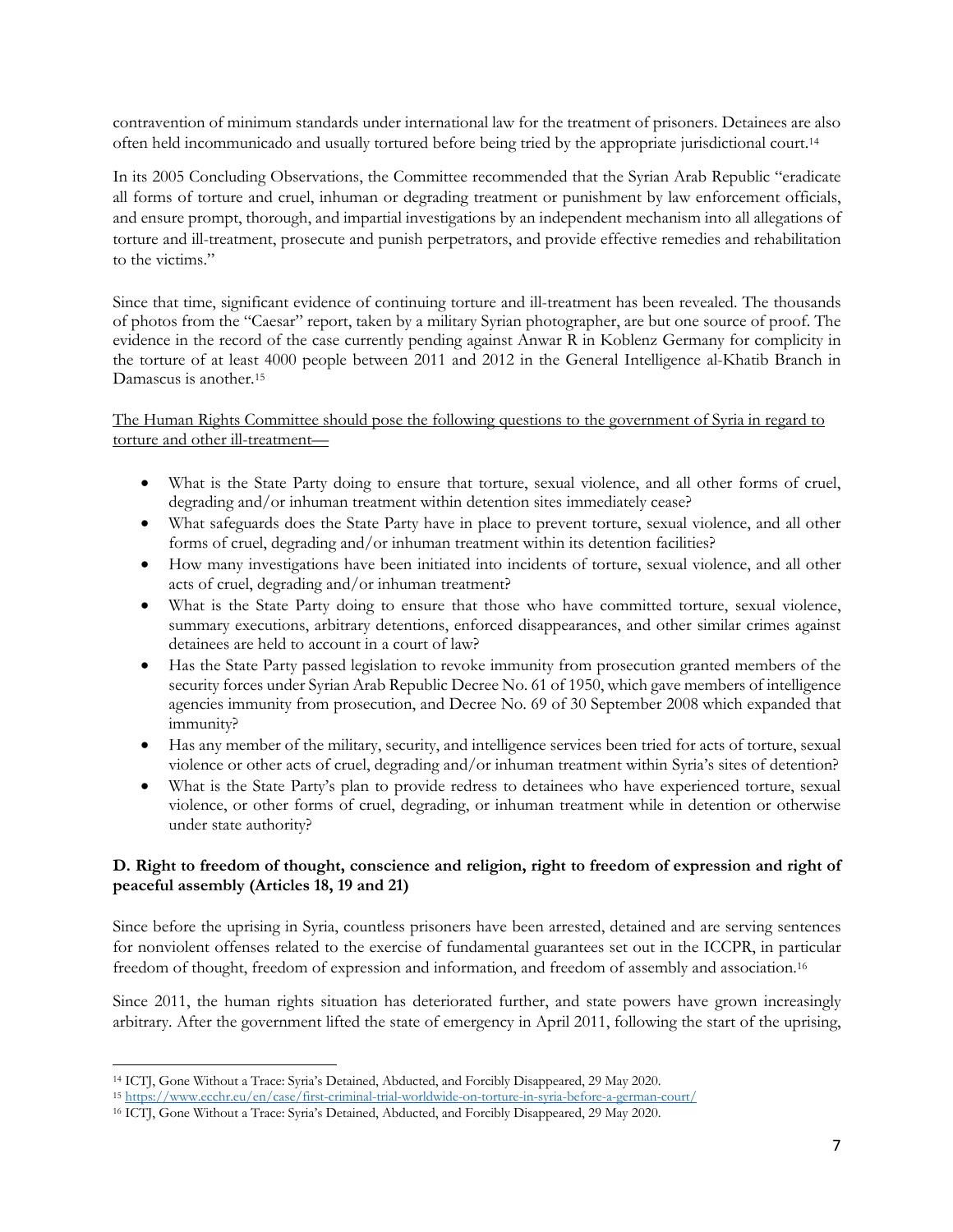the regime continued justifying arrests and detentions under various provisions of the penal and military penal codes. During that period, demonstrators were charged with crimes such as destruction of public property, assault on the security of the state, and spreading false or exaggerated information.

Under the Syrian Penal Code, individuals could also be incarcerated for exercising their right to peaceful expression, including for instance Articles 278, 288, 307, 335, 336 and 376.

The Human Rights Committee should pose the following questions to the government of Syria in regard to the right to freedom of thought, freedom of expression, and right of peaceful assembly—

- What is the State Party's plan (including a timeline) for the immediate release of all detainees who are detained or serving sentences for nonviolent offenses related to the exercise of fundamental guarantees set out in the ICCPR, in particular freedom of thought, conscience, and religion, freedom of expression and information, and freedom of assembly and association?
- What is the State Party doing to ensure that all domestic laws that are in direct contravention with international law or could be easily interpreted so as to allow for behaviors that are illegal under international law are immediately repealed or amended?

## **E. Right of the Child to Measures of Protection by the State (Article 24)**

In its 2005 Concluding Observations, the Human Rights Committee commended the Syrian Arab Republic's accession to the Convention on the Rights of the Child, but since then, Syrian children have suffered enormously, particularly in the context of the armed conflict, and their rights have been violated on a wide scale despite the Syrian government's clear national and international legal obligations to protect them. In fact, the Committee on the Rights of the Child's 2019 "Concluding observations on the fifth periodic report of the Syrian Arab Republic" expressed grave concern about the status of children in Syria, with particular attention given to the areas of the right to life, survival and development, birth registration and nationality, torture and ill-treatment, mental health, education, and children in armed conflict.<sup>17</sup>

Article 24 of the ICCPR recognizes the right of every child, without any discrimination, to receive from the State the protection required by his or her status as a minor. The implementation of this provision entails the adoption of special measures to protect children, in addition to the measures that States are required to take under article 2 to ensure that everyone enjoys the rights provided for in the Covenant. Article 20 of Syria's constitution reiterates this obligation in requiring the Syrian government to "protect . . . childhood, take care of young children and youth and provide the suitable conditions for the development of their talents."

The indiscriminate attacks on schools in Syria severely jeopardize the specific rights afforded to children. More than one in three schools in Syria are currently nonoperational, having been destroyed, turned into displacement centers, or repurposed for military functions. Schools that remain in use suffer from massive shortages of teachers and supplies, and face challenges related to water, sanitation, and hygiene conditions.18 UNICEF estimates that over 2 million children are out of school, and that 1.3 million more are at risk of dropping out.19 Our joint report, "'We Didn't Think It Would Hit Us:' Understanding the Impact of Attacks on Schools in Syria" elaborates on the extreme trauma children experience when their schools and the schools of their siblings

<sup>17</sup> Committee on the Rights of the Child, "Concluding observations on the fifth periodic report of the Syrian Arab Republic," CRC/C/SYR/CO/5, 6 March 2019.

<sup>18</sup> Save Syrian Schools, "We Didn't Think It Would Hit Us:" Understanding the Impact of Attacks on Schools in Syria, September 2018.

<sup>19</sup> UNICEF, "Syria Crisis: Fast Facts," August 2019.